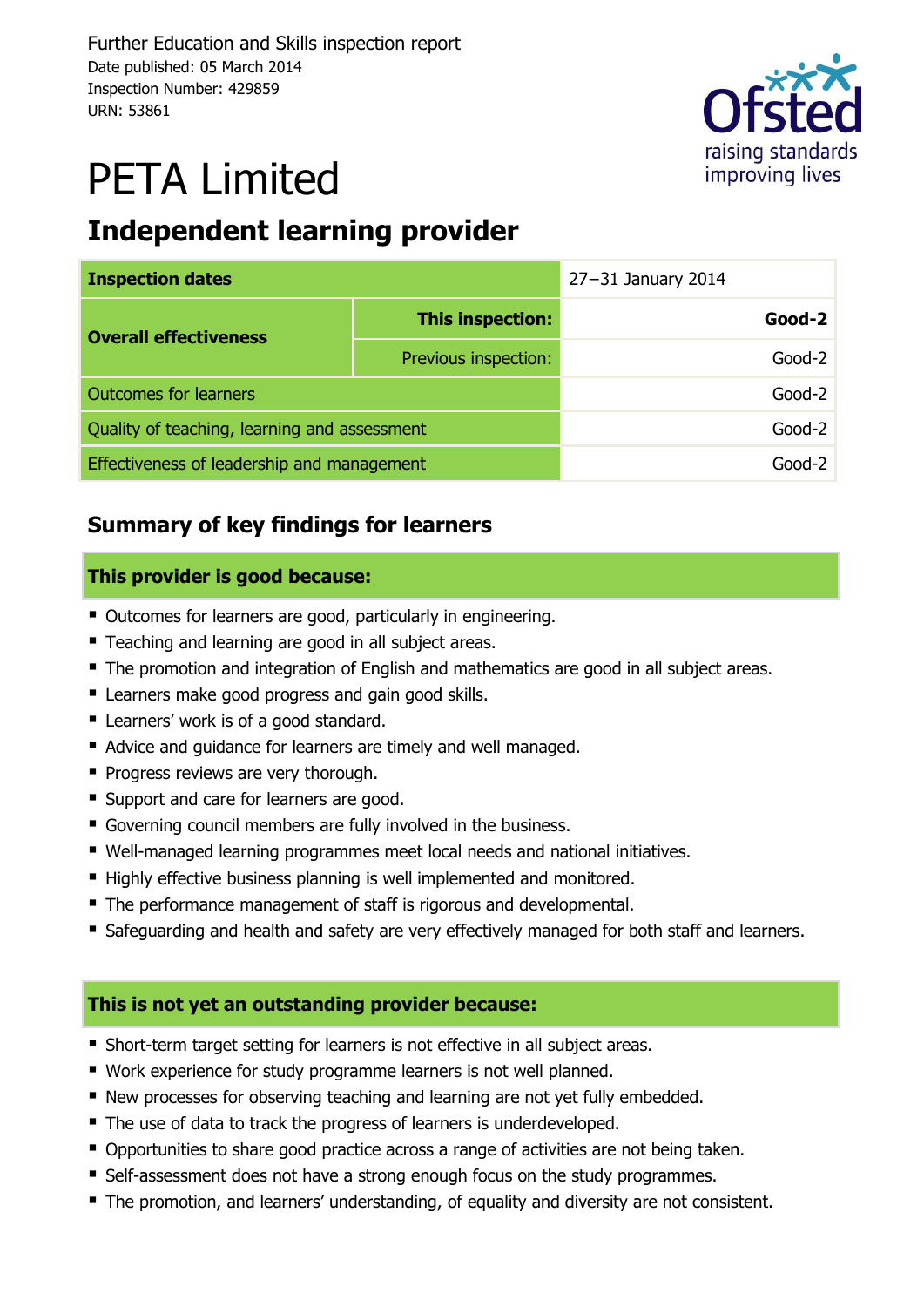## **Full report**

## **What does the provider need to do to improve further?**

- Ensure target setting in classroom-based and work-based provision, particularly in engineering, individualises targets for learners, is specific to individuals and is clear and focused on precisely what needs to be done with short timescales applied. Ensure that these targets are followed up in a timely manner.
- Fully integrate and extend the newly-developed observation system to quality assure all aspects of learners' experiences and log good practice for sharing. Identify areas that require improvement and implement and monitor actions. Examples of current improvements required are the integration of equality and diversity in all training and developing teachers' questioning techniques to provide more effective checks on learners' understanding.
- **Develop teaching and learning strategies in study programmes to ensure that all learners are** sufficiently challenged and focused on what they need to do to improve. Make sure that the assessment of assignments is completed on time to help all learners make as much progress as possible.
- Ensure all study programme learners receive accurate and useful guidance to support them in finding their own work placements so that they receive relevant and valuable work experience opportunities related to their subject area.
- **E** Establish a clear link between the management information system and the accurate assessment of the progress of individual learners to ensure that slow progress is identified well within learners' end dates. Introduce timely actions that provide learners with good additional support and increase their rate of progress, particularly in customer service.
- In each sector subject area self-assessment report make sure the study programme aspects are clearly defined. Conduct interim self-assessment of study programmes to ensure the recentlyintroduced programmes have informed position statements.
- Update and regularly monitor policy and procedure documents to reflect currency of the information and latest terminologies.

### **Inspection judgements**

| <b>Outcomes for learners</b> | Good |
|------------------------------|------|
|                              |      |

- Outcomes for learners are good. In 2012/13, apprentices' overall success rates and the rates for completion within the planned end date are high. Both rates are significantly above the national averages. The success rate and their rate for completion within the planned end date for apprentices on engineering and manufacturing technologies programmes are particularly high. For the same period, apprentices on information and communication technology programmes achieved high success rates. Apart from the small number of customer services apprentices whose outcomes require improvement, business, administration and law apprentices' success rates and their rates of completion within the planned end date are high. For learners on study programmes, the retention rate for those currently in learning is very high. Most learners are making satisfactory or better progress. However, close tracking and monitoring of their progress have identified a small number of learners and apprentices making slow progress; they are receiving good additional learning support from PETA staff.
- Engineering apprentices aged 16 to 18 achieve at a higher rate than those aged 19 to 24. However, for ICT apprenticeship programmes, there are no significant differences in achievement levels. For those with additional learning needs, the success rates are not significantly different from other apprentices. For ICT and engineering apprentices there are too few minority groups to make meaningful comparisons.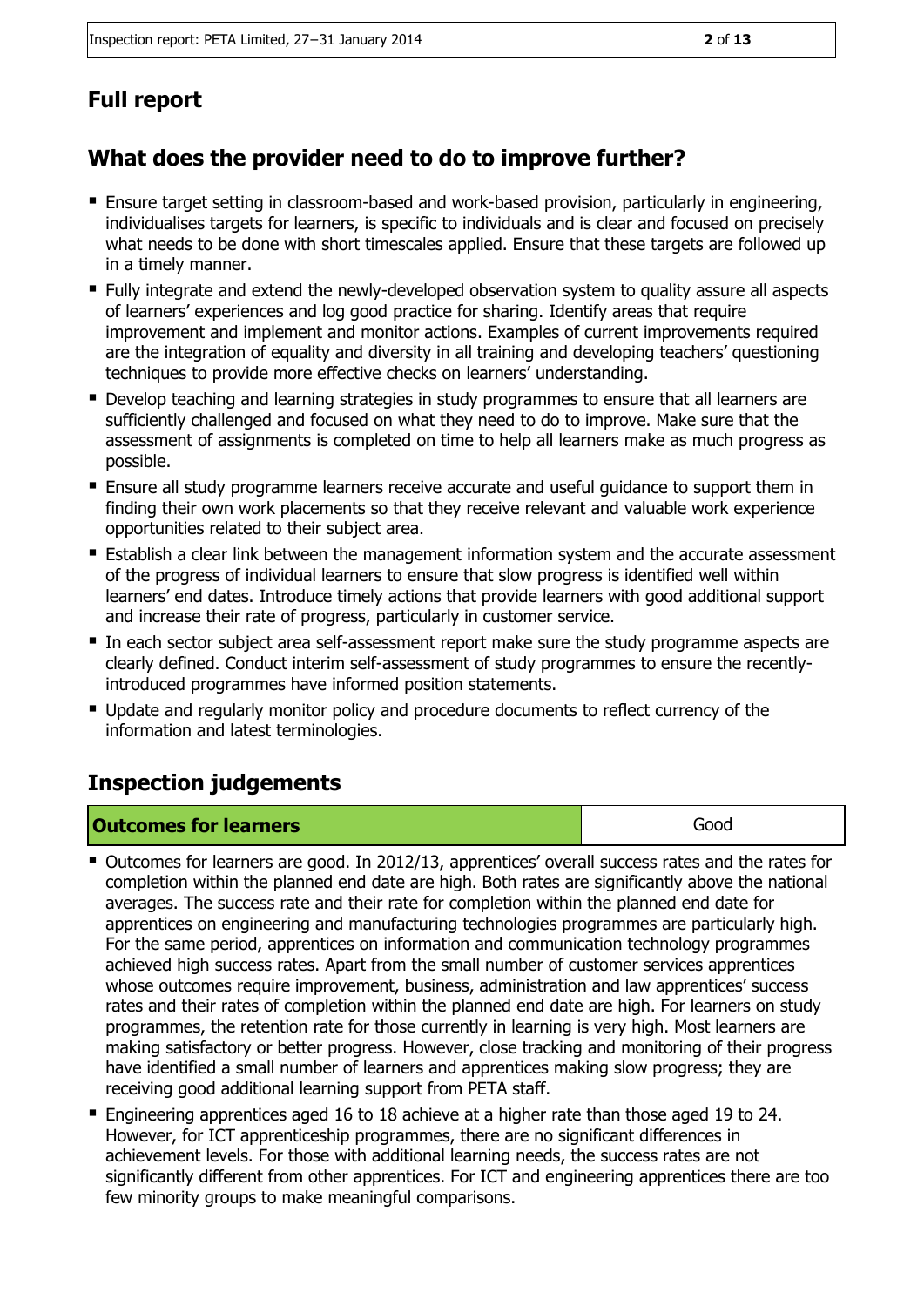Apprentices are articulate and enjoy their training. They develop confidence, employability skills and a good range of vocational skills on employers' premises and in PETA's workshops. They use tools and equipment with skill and confidence. Overall progression is good, with positive destinations for a very high number of apprentices at both intermediate and advanced levels. Progression from intermediate programmes directly on to advanced apprenticeship programmes is generally satisfactory, but improving. However, for engineering apprentices at all levels, progression rates are good.

#### **The quality of teaching, learning and assessment department cood Good**

- Teaching, learning and assessment are good and clearly reflected in the good outcomes. The well-qualified and experienced trainers and assessors have realistic and demanding expectations of their learners who respond well and clearly enjoy their learning. Relevant and challenging long term aims and objectives are set and supported by a range of good teaching activities that effectively promote learning. The support for all learners is good. They gain in confidence and develop a wide range of vocational skills that significantly increases their employability prospects.
- **During the well-planned and managed sessions, trainers offer good support to promote** problem-solving skills and collaborative working. In most teaching and training sessions, staff use effective questioning techniques to check learning is taking place and learners clearly understand the subject matter. All teaching sessions observed by inspectors were judged to be good or better. However, in a few sessions, the use of undirected questioning allows the more confident learners to dominate.
- **Teaching and learning for study programme learners are good, with learners contributing well.** However, the assessment of written work is inconsistent. ICT learners receive regular and useful feedback on assessment; but, for business learners, assessment and feedback are irregular. Work experience activities for engineering learners are well planned and thorough. However, the timely planning of work experience for study programme learners is insufficient. Learners are not given enough guidance and support to find and plan their own work placements.
- PETA's engineering workshops are well equipped with relevant industry-standard equipment and machinery. Some of the equipment is dated but remains fit for purpose. Health and safety are very well promoted through reinforcement in PETA's workshop and classrooms. Learners adopt relevant safe working practices on employers' premises. Employers are very supportive and learners receive training through the use of good and modern resources in industrial and business-related companies that are relevant to their future employment.
- For most learners, the well-managed and controlled reviews are detailed, thorough and particularly good at monitoring and accurately summarising their progress. Learners' challenging targets stretch their abilities to build on, and extend, their learning. Employers' involvement in reviews is particularly good at supporting learning. For ICT and business learners, clear shortterm targets are set and the requirements for successfully completing the activities are clearly explained in detail to the apprentices. In engineering apprenticeships and some study programme aspects, short-term target setting is not clear or precise.
- Written feedback after assessment is excellent, clearly summarising the standard of performance of the learner and how improvements can be made to the original work. Learners respond well by improving their work and resubmitting for further assessment and comment. Verbal feedback during the regular progress reviews is of a high standard and clearly focuses the learner on the criteria on which they will be judged in their next steps to learning. Assessors routinely check and correct spelling, punctuation and grammar during assessment of written work. However, the return of assessments for study programmes in business is not always timely.
- **The promotion of English and mathematics in all programmes is very good. Learners receive a** very thorough initial assessment of their starting points, additional learning needs are identified, and remedial actions are planned appropriately. Learners are generally confident in their use of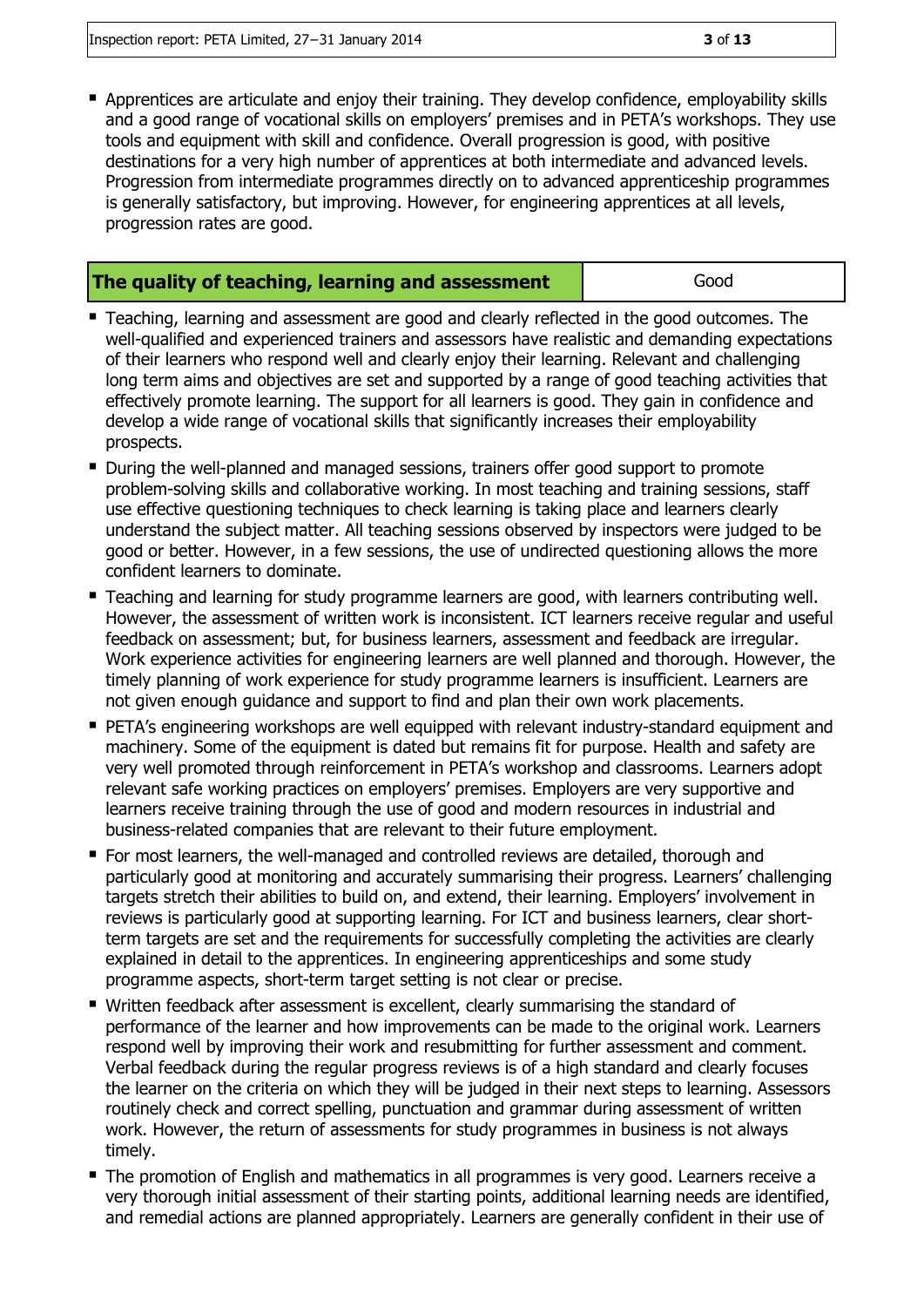spoken and technical English; they demonstrate confidence in oral presentations to both peers and tutors. Learners' written work in portfolios is of a good standard and there is some good use of technical and commercial English. Advanced level apprentices show high levels of confidence in their reading, writing and reasoning skills. For instance, one learner working in the design office of his company routinely read and created complex reports on technical subjects and specifications.

- Intermediate engineering apprentices receive very good mathematical tuition from highly experienced tutors who use a variety of innovative techniques to convey difficult mathematical concepts. For example, in one outstanding session on trigonometry, after discussing Pythagoras' theorem, the tutor engaged the apprentices in a practical exercise using traffic cones to create a large triangle which the apprentices then measured by pacing out. Repeated several times by apprentices of varying foot size, a mean length was established. The group calculated and verified the answer by pacing out again. Other advanced apprentices are working with complex mathematical concepts and calculations, developing high order problem-solving skills. PETA is responsive in meeting the needs of specific groups within vocational training. For instance, business learners who work in an accounts environment receive extra mathematical tuition to prepare them for training as accounts technicians and to gain accounting qualifications.
- Initial advice, guidance and assessment are good. PETA are thorough and effective at identifying learners' starting points. Employers value highly the recruitment and selection services offered by PETA prior to job offer and training. A wide range of high-quality and informative booklets and advertising literature is available. For ICT learners, the on-going information, advice and guidance are very thorough to support learning and meet their aspirations in employment. For example, one learner was provided with a wide range of advice to support his employability needs in a specialist ICT role.
- **The promotion and reinforcement of equality and diversity are inconsistent. During learner** progress reviews, equality and diversity are effectively promoted through the use of current news stories and scenarios. These learners have a good knowledge and understanding of equality and diversity and are able to discuss their views with reviewers. Equality and diversity are promoted well for study programme learners. However, for engineering learners, natural opportunities are missed to promote and reinforce diversity in teaching and training sessions. The recording of the depth of learners' knowledge and understanding on the progress review documentation is inconsistent.

## **Engineering Apprenticeships** Good

- **Teaching, learning and assessment are good, which is consistent with the progress learners are** making and the high pass rates achieved by all apprentices. Apprentices enjoy learning and their attendance is good. In the best lessons teachers pay close attention to checking that apprentices understand what has been taught and that they can apply this knowledge in the workplace. Teachers and employers have high expectations of apprentices.
- Teachers and assessors check apprentices' skills and monitor their progress through their apprenticeship very well. Apprentices understand how much they have achieved and what is still left to be completed. Apprentices develop high standards of work-related skills that increase their effectiveness within the workplace. They quickly become valuable employees; for example, they are able to effectively assemble and test electronic equipment, diagnose and repair complex engineering assemblies and programme computer numerical controlled (CNC) machines.
- In the better lessons, teachers make good use of apprentices' workplace and personal experiences to create an atmosphere of openness and inclusivity that encourages apprentices to make effective progress in understanding new concepts. For example, in one lesson, the teacher asked apprentices to identify the key strengths of their workplace mentors and supervisors and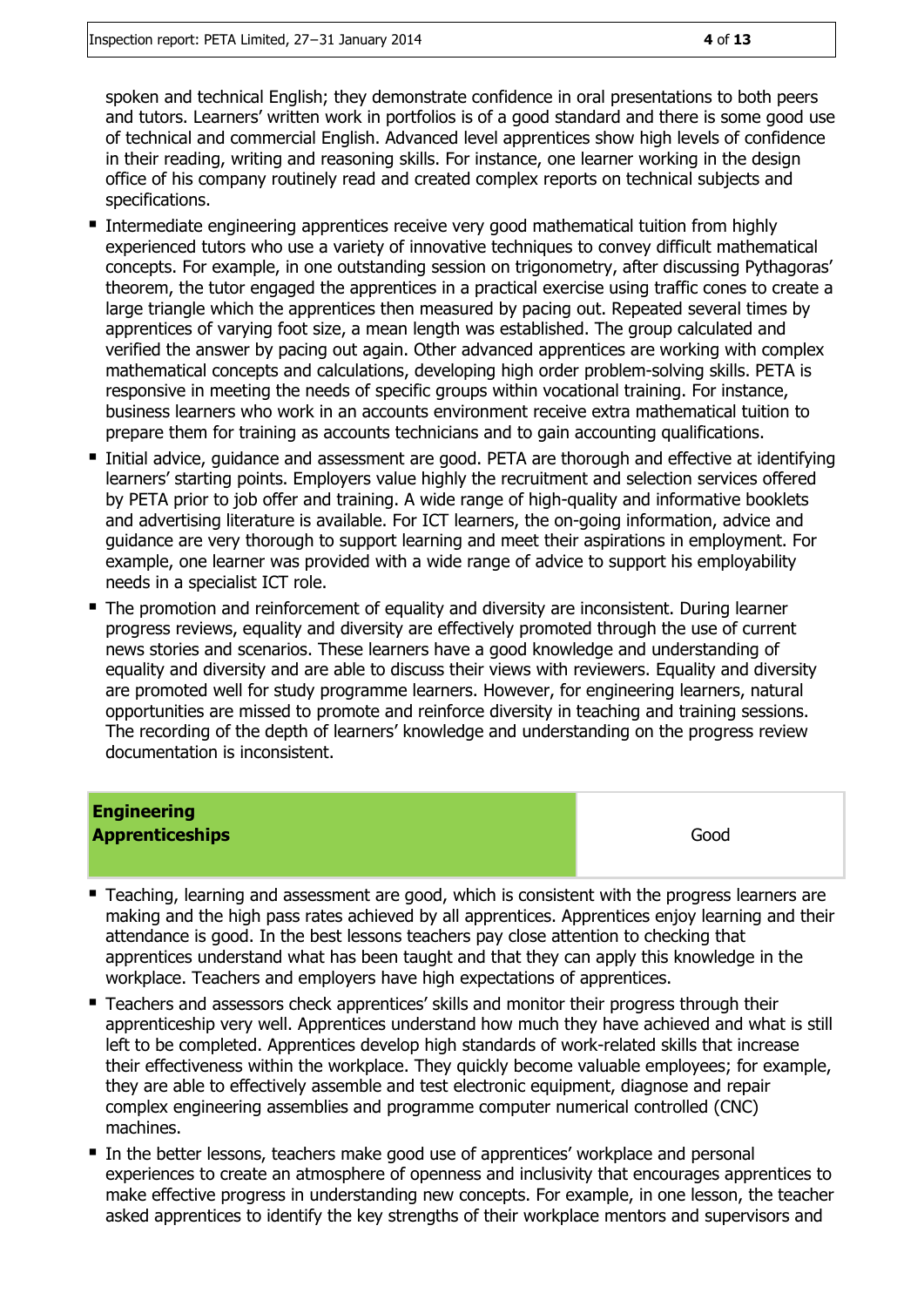agree, in groups, on the most useful characteristics of an effective employee. All apprentices enthusiastically discussed their own strengths and weaknesses and progressed very well in understanding their own roles and responsibilities and how they could improve their own effectiveness. However, in some lessons, teachers do not take opportunities to question that apprentices have a good grasp of the subjects being taught.

- Resources within PETA and in employers' sites are good and used effectively to support teaching, learning and assessment. Training workshops contain suitable and well-maintained mechanical, electrical and fabrication and welding equipment. All staff insist that apprentices maintain high levels of cleanliness and health and safety in all training areas. In workshops within PETA's premises, apprentices demonstrate a good understanding of the procedures for minimising risks to themselves and to others.
- Support for apprentices is good. Qualified and experienced staff, who know their apprentices well, offer particularly good support to apprentices with identified or declared support needs. PETA takes safeguarding and apprentices' personal safety very seriously, with careful supervision of young apprentices during all workshop activities. Workshop tutors, assessors and teachers make considerable efforts to support apprentices. PETA makes good use of apprentices' views to improve the working conditions at the training centre and to arrange leisure activities for apprentices as they complete their studies.
- The standard of apprentices' written work and portfolios is good. Clear evidence shows that the apprentices are competent and that their skills and confidence have improved to a high standard over the period of their apprenticeship. Teachers and assessors routinely feed back to apprentices about how to improve their use of grammar and English in written work. However, assessors do not set effective short-term targets to develop apprentices' work-related skills or personal skills. Most targets are agreed to be achieved by the date of the next review.
- **PETA rigorously checks apprentices' English and mathematics ability, as well as their mechanical** competency, prior to the start of their apprenticeship. The results of these checks are used to direct support for apprentices where this is needed. Staff give good advice and guidance to apprentices regarding progression on to the next level of apprenticeship or higher education, based upon apprentices' individual needs.
- **E** Assessors promote and discuss equality and diversity well during workplace reviews of progress, but in neither theory nor practical lessons do teachers take opportunities to improve apprentices' understanding of the impact equality and diversity may have on their personal and working lives.

### **Employability 16-19 study programmes** Good

- **Teaching, learning and assessment are good, which is reflected in the good outcomes for** learners. Staff have high expectations of their learners and act as positive role models, and this helps learners improve essential employability skills such as punctuality and attendance. Trainers provide a professional learning environment and, as a result, learners are proud of their work and complete their activities and assignments on time. Learners make good use of their time during lessons and work collaboratively; for example, they help each other well in spelling complex words, creating hyper-links, or sharing tips while completing neat and safe electrical circuits.
- **E** Learners develop a good set of employability skills, build confidence and learn professional ethics and persevere well. For example, they develop effective collaborative working, good presentation skills and learn to communicate with a range of customers. They help each other to meet deadlines; for example, business learners learn to prioritise their work and solve difficult problems. Those on the ICT programme make good use of commercial software to re-size and re-lay images, and those on engineering programmes handle a wide range of expensive tools safely and with dexterity.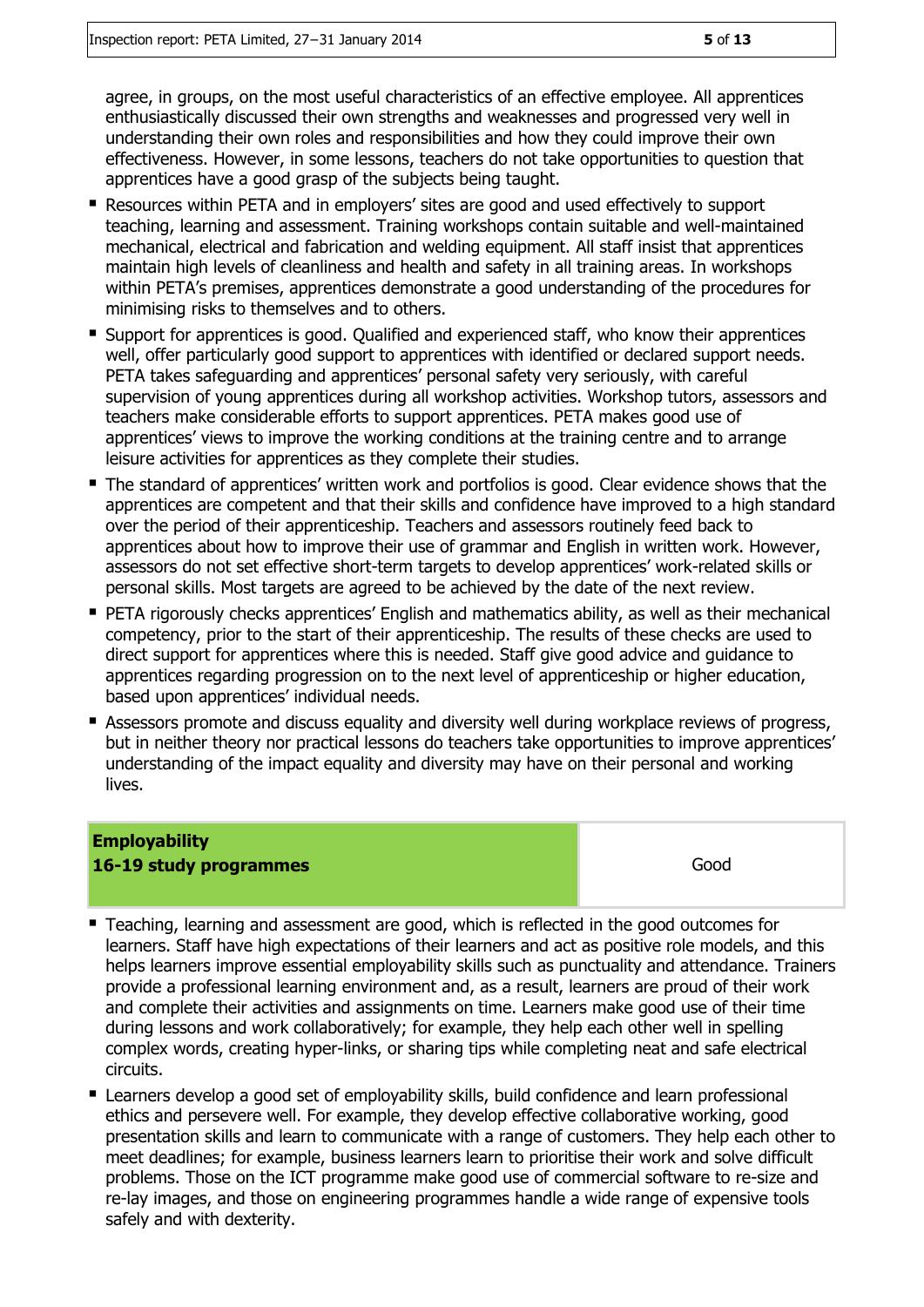- Learners enjoy their lively and interactive activities that stimulate their interest. Trainers reinforce health and safety well during lessons; for example, engineering learners demonstrated good understanding of the importance of keeping safe in the training and work environment. Trainers make good use of the information and learning technology available in the classroom to enhance learning. For example, learners' performance during presentations and mock work interviews are recorded.
- In the less effective lessons, trainers do not use a sufficient range of learning strategies to meet the needs of all learners and, as result, more able learners are not sufficiently challenged and slower learners do not always receive timely support.
- Initial assessment is effective in identifying learners' starting points and their English and mathematical development requirements, and this information is used effectively to plan learning. Learners develop their English and mathematics well, become more confident in discussions and produce good quality assignments with attention to spelling, punctuation and accurate use of grammar. Learners develop good understanding of basic mathematical concepts and are quickly able to carry out calculations and provide solutions to problems.
- The monitoring of progress is satisfactory, with frequent reviews of progress on most programmes, and useful feedback during lessons. However, learners on the business programme do not always receive written feedback on their assignments on time and, as a result, they are not always clear on what they need to do to improve. Target setting is often too generic and is not always useful to help learners focus on what they need to do to progress.
- **EXTER 1** Learners benefit from good levels of continual support from staff. For example, learners are well supported in catching up with work and receive financial help to pay for their transport. Learners on business programmes enjoy access to a good range of visits and guest speakers from the industry or financial services to enhance their employability and knowledge of their subject. However, this good practice is not fully established in ICT or engineering programmes.
- **Initial advice and guidance fully inform learners of their options on study programmes. Learners** have access to mid-course advice and this helps them re-focus on their training and employment options, update their curriculum vitae and to research relevant employers. As a result, some learners have acted as learning ambassadors during open days, and engineering learners are now registered on the apprenticeship portal.
- The planning of work experience in engineering is robust, through well-established links with employers. However, links with employers to secure work experience in business and ICT remain under developed, and there is insufficient planning with learners for them to focus on what work placements could be available.
- **Staff provide a safe learning environment with mutual respect amongst learners. Study** programmes are inclusive. However, the promotion of equality and diversity is rarely recorded on lesson plans and is not sufficiently demonstrated in lessons.

| The effectiveness of leadership and management | Good |
|------------------------------------------------|------|
|------------------------------------------------|------|

- **PETA has a highly interested and involved governing council. Council members are a dynamic** group who are fully committed to driving the PETA business forward and are involved at both strategic and operational levels. The diverse make-up of the council ensures a range of views and experience are available to PETA. Each council member is allocated to a part of the business to act as a support and a mentor for a twelve-month period, which allows them to be able to make informed decisions to promote development of the business and improve the learners' experience. PETA staff particularly welcome the opportunity this scheme gives them to work closely with senior members of industry. Senior managers at PETA communicate very effectively with the council and provide information sessions on a range of topics, including safeguarding, as part of the quarterly council meetings.
- **Performance management within PETA is extremely rigorous and very influential in ensuring the** continued success of the business. Staff performance objectives are set annually and are closely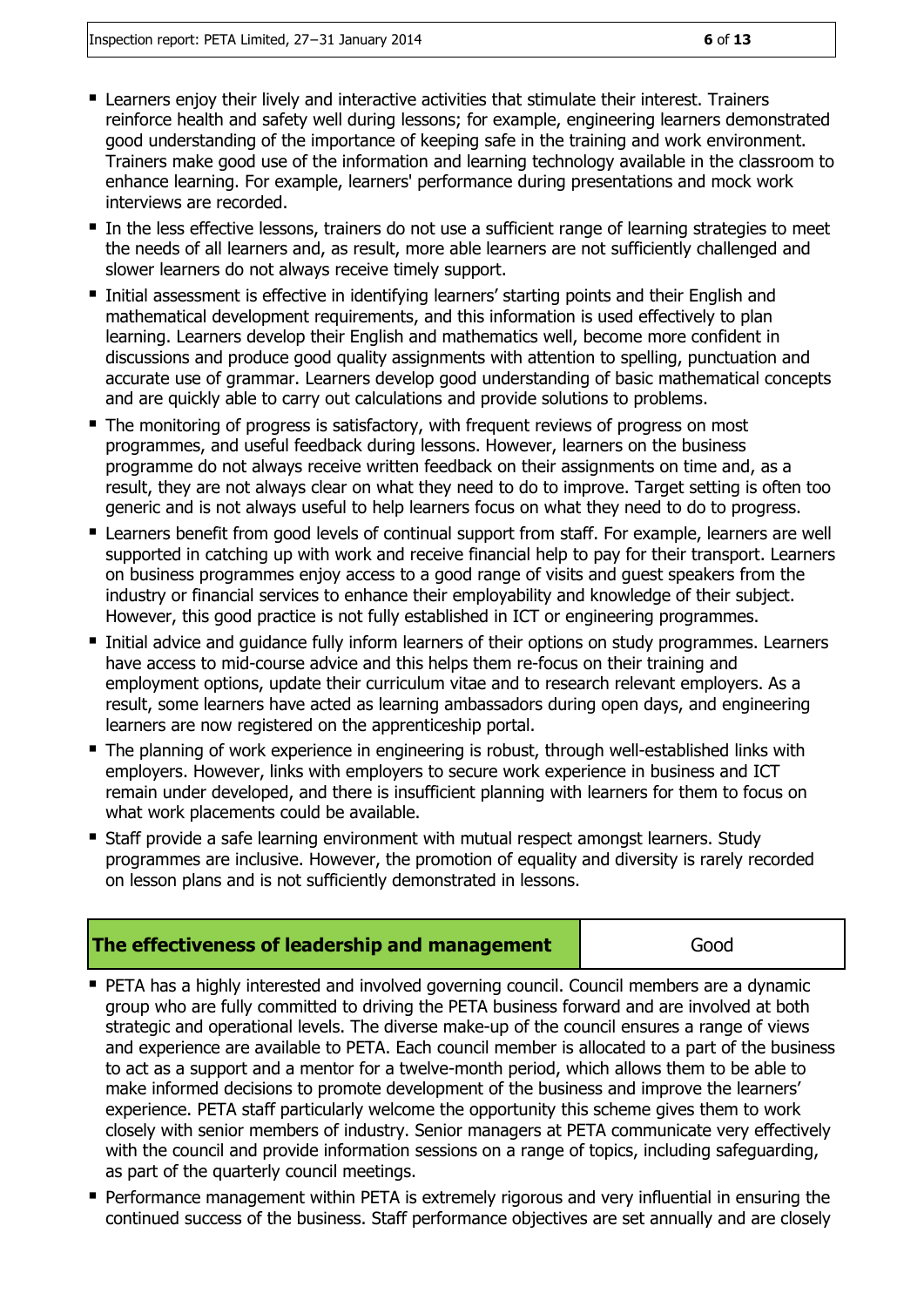linked to the key business objectives and key performance indicators in the PETA business plan. Senior managers monitor staff performance rigorously through staff appraisal and develop staff well to enable them to achieve their targets. A clear and concise management charter underpins the management values of PETA. The performance of subcontractors is rigorously monitored and close working relationships are in place to monitor the experience of learners in subcontracted aspects of provision. The observation of trainers and assessors working across a range of activities is also an important and integral part of the organisation's performance management. However, although the recent introduction of a reorganised teaching, learning and observation quality control system is comprehensive, it is not yet fully integrated as a management tool.

- Staff welcome the opportunity through the annual business planning cycle to contribute to business targets through bi-annual business development days and to influence business direction through a range of regular staff meetings. Succession planning is a key focus for PETA and long-term plans are in place to secure the future of the business. PETA short-term business strategies include the move to a single-business model, and long-term strategies to consolidate the business and improve facilities are in place.
- **PETA is very much in tune with both local business requirements and national initiatives. Senior** managers and council members network through both local and national groups to service the resource needs of local industry, and are instrumental in informing national reports and government initiatives. Local employers particularly value the flexibility and support provided by PETA in order to ensure individual learners meet the requirements of both their qualification and their job role. PETA has a record of winning local business awards and learners have continued success in local and regional apprentice competitions. Resources meet well the needs of the learners, employers and staff and are acquired to ensure learners receive the most workrelevant experiences.
- Self-assessment and quality improvement planning are key focuses for PETA. Critical selfassessment and well-used and monitored quality improvement plans and initiatives are familiar to all staff, and are a very inclusive aspect of the organisational development of PETA. Learner forums, employers and the council all contribute to self-assessment and fully understand the process. Self-assessment was found to be mainly accurate by inspectors; however, the recentlyintroduced study programmes are not clearly defined within the respective subject areas. A range of feedback is gathered during learners' time on their programme, and is fully analysed, with good examples in evidence of feedback leading directly to programme improvements. Benchmarking of learners' experiences against national published data is a key management tool to improve learners' experience. Across PETA, a range of staff and standardisation meetings take place to ensure the consistency of quality in learning programme delivery. Good practice is shared; however, inspectors identified opportunities in specific areas that would benefit from using systems and practices already working successfully in other areas of provision.
- The use of data to monitor and track the progress of learners is underdeveloped. The link between end dates and the progress of individual learners is insufficient to identify accurately additional timely learning support for all learners. The company intranet holds a wide range of data and organisational processes and procedures; however, not all procedures show signs of regular updating and some terminologies are out of date.
- Equality and diversity are a key focus for PETA and a range of initiatives has been introduced by management to raise both staff and learners' awareness. All staff are formally trained and have regular updates on equality and diversity issues. A key part of induction for both learners and staff is a range of awareness-raising tools including a diversity calendar. Although equality and diversity are raised for reinforcement during learners' progress reviews and learning sessions, some opportunities are missed to improve and confirm learners' knowledge. PETA closely monitors the performance of different groups of learners.
- **PETA meets its statutory requirements for the safeguarding of learners. The organisation** effectively protects learners from harassment, bullying and discrimination. E-safety is a particular focus and priority for PETA and staff are being formally trained in e-safety awareness. Close links exist with local specialist safeguarding practitioners and organisations and regulatory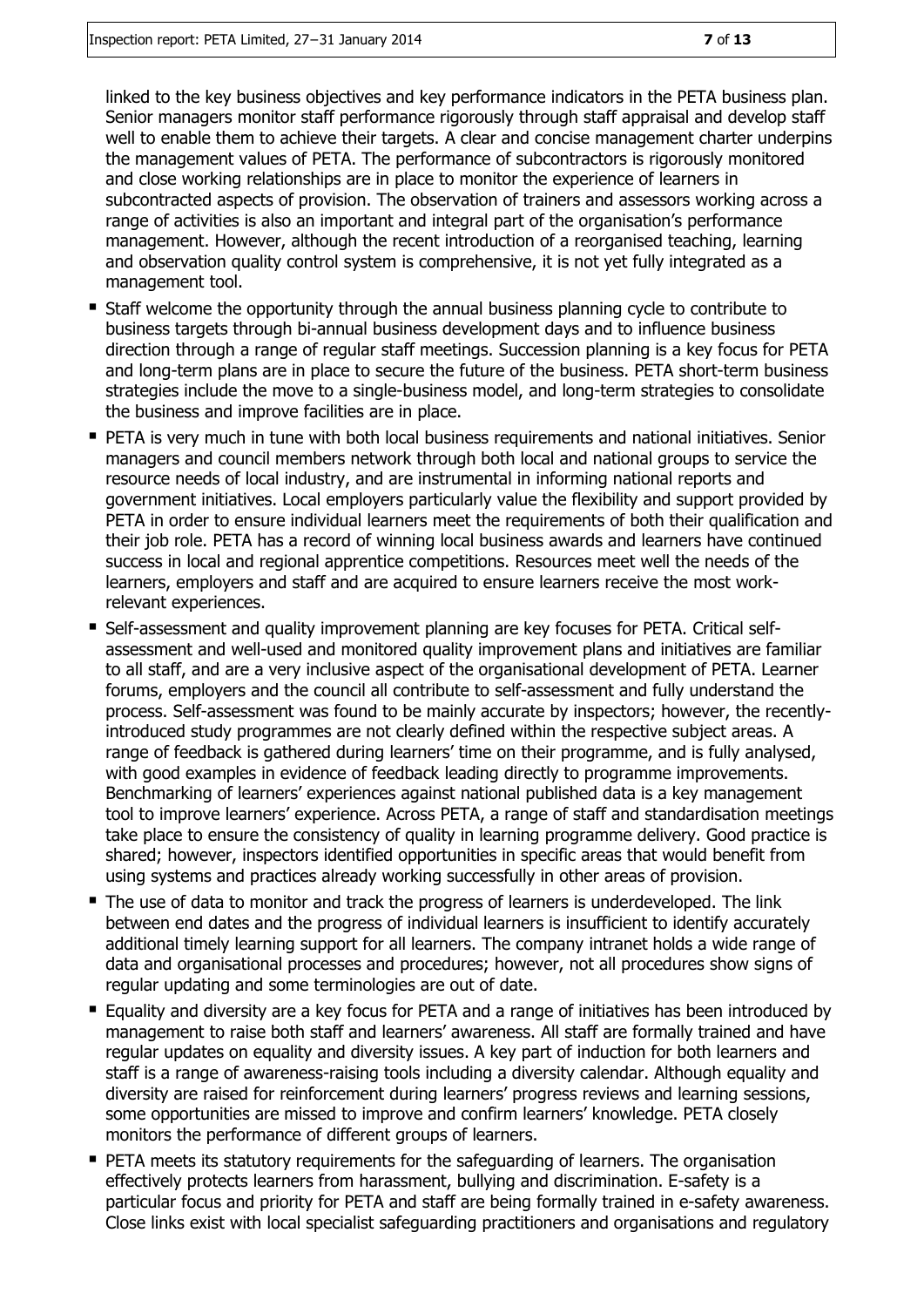checks on staff are in place and regularly reviewed. Regular updating sessions on safeguarding take place for all staff and include the council. Health and safety are well managed and regularly monitored and updated. Relevant staff are formally trained and the services of an in-house safety specialist are regularly used. Risk assessments are carried out for all key training provision. Learners adopt safe working practices at all times and good examples were identified of both health and safety and safeguarding issues being dealt with quickly and to the satisfaction of all involved. Issues are particularly well recorded and dealt with sensitively.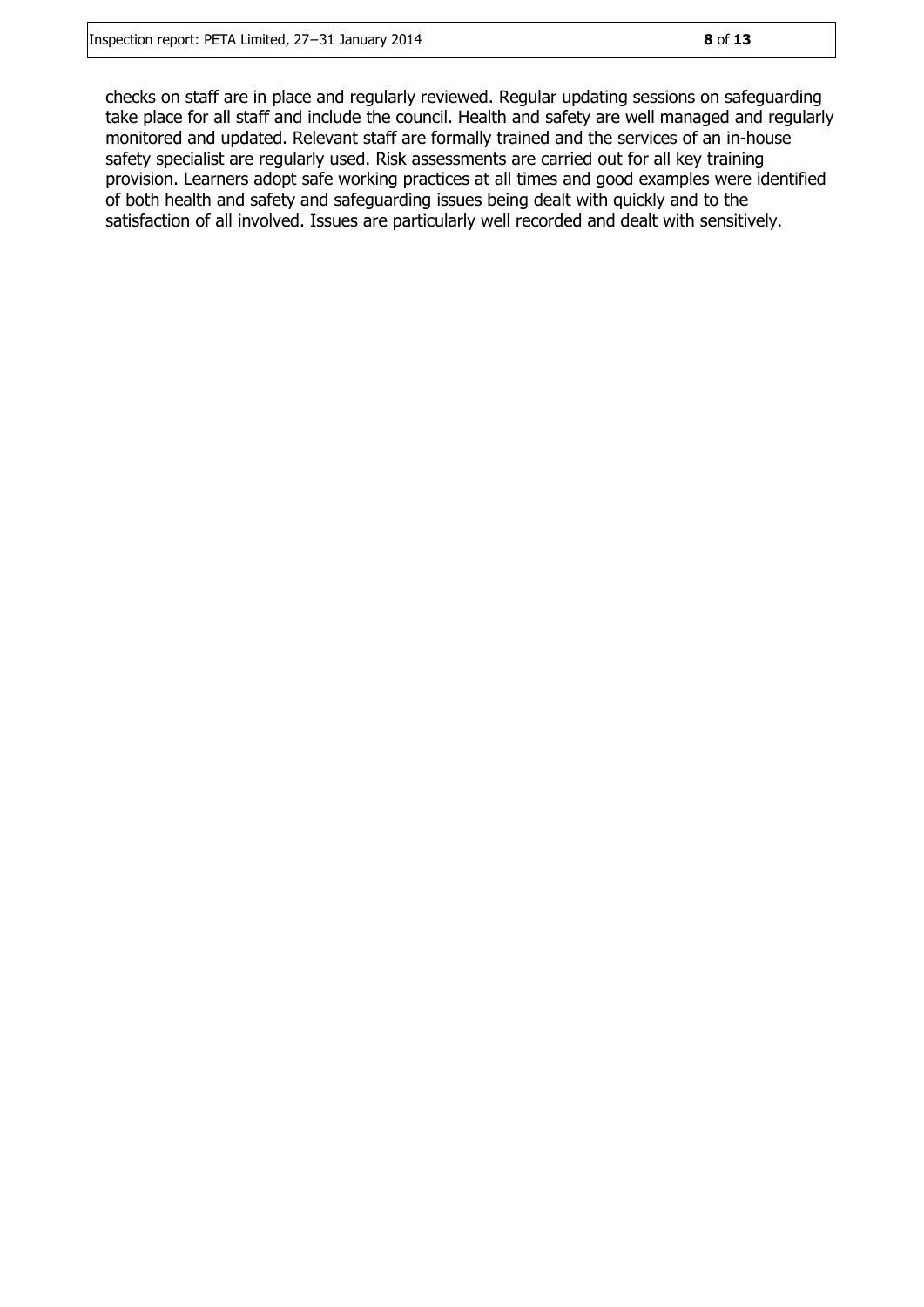## **Record of Main Findings (RMF)**

## **PETA Limited**

| <b>Inspection grades</b><br>are based on a<br>provider's<br>performance:<br>1: Outstanding<br>2: Good<br>3: Requires<br>improvement<br>4: Inadequate | <b>Dverall</b>          | part-time provision<br>14-16 | 14-16 full-time provision | study programmes<br>16-19 | Traineeships | Learning programmes<br>$19+$ | Apprenticeships | Employability | Community learning |
|------------------------------------------------------------------------------------------------------------------------------------------------------|-------------------------|------------------------------|---------------------------|---------------------------|--------------|------------------------------|-----------------|---------------|--------------------|
| <b>Overall</b><br>effectiveness                                                                                                                      | $\overline{2}$          |                              |                           | $\overline{2}$            |              |                              | $\overline{2}$  |               |                    |
| Outcomes for<br>learners                                                                                                                             | $\overline{2}$          |                              |                           | $\overline{2}$            |              |                              | $\overline{2}$  |               |                    |
| The quality of<br>teaching, learning<br>and assessment                                                                                               | $\overline{\mathbf{2}}$ |                              |                           | $\overline{2}$            |              |                              | $\overline{2}$  |               |                    |
| The effectiveness of<br>leadership and<br>management                                                                                                 | $\overline{\mathbf{2}}$ |                              |                           | 2                         |              |                              | 2               |               |                    |

| Subject areas graded for the quality of teaching, learning and assessment |   |  |
|---------------------------------------------------------------------------|---|--|
| <b>Engineering</b>                                                        | C |  |
| <b>Employability training</b>                                             |   |  |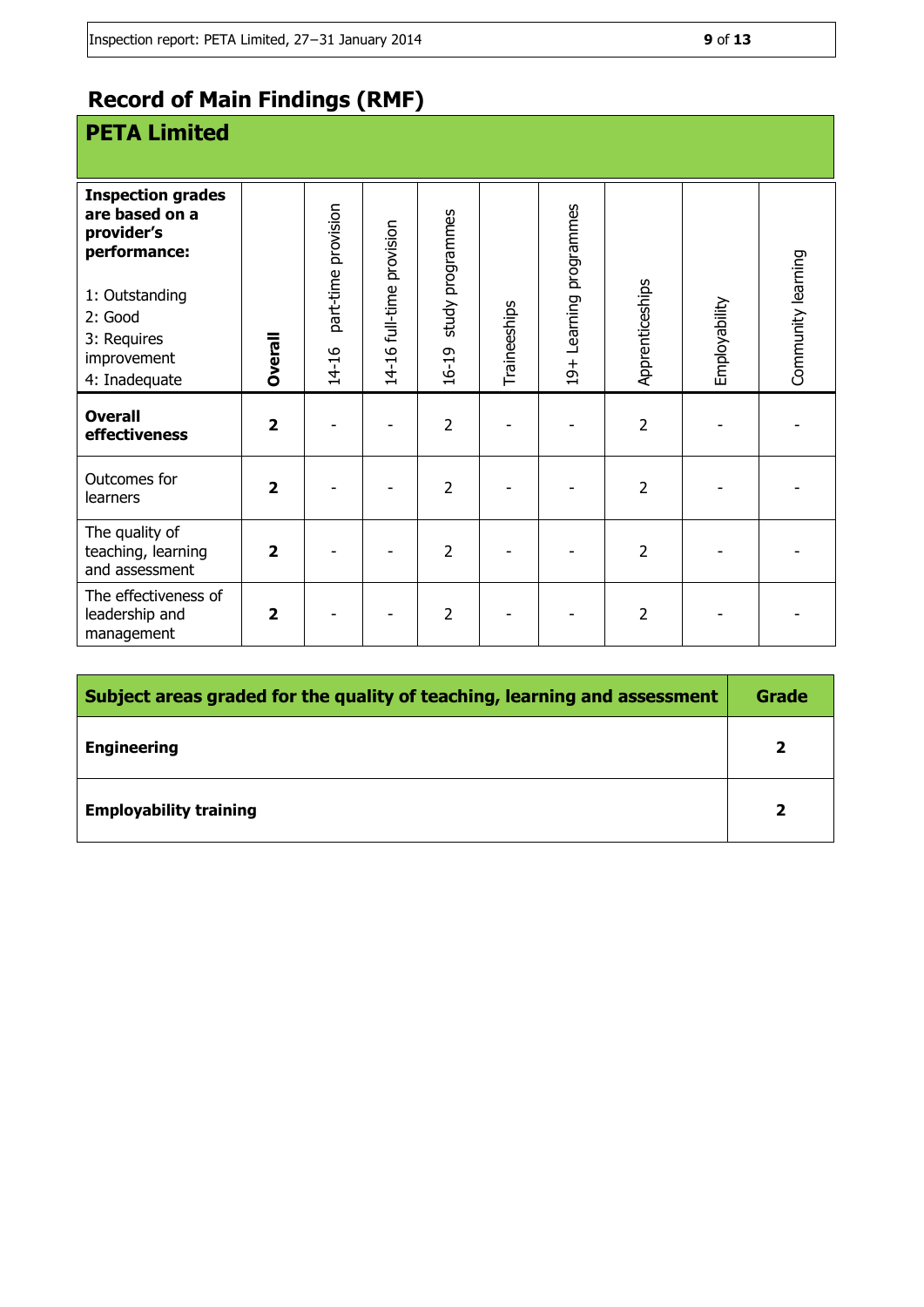## **Provider details**

| <b>Type of provider</b>                                        | Independent learning provider |
|----------------------------------------------------------------|-------------------------------|
| <b>Age range of learners</b>                                   | $16+$                         |
| <b>Approximate number of</b><br>all learners over the previous | Full-time: 604                |
| full contract year                                             | Part-time: 188                |
| <b>Principal/CEO</b>                                           | Robert Hiskey                 |
| Date of previous inspection                                    | April 2010                    |
| <b>Website address</b>                                         | www.PETA.co.uk                |

### **Provider information at the time of the inspection**

| <b>Main course or learning</b><br>programme level                                              | Level 1 or<br>below                                                                                          |                          | Level <sub>2</sub> |                          |                 | Level 3          |                          | Level 4<br>and above     |       |
|------------------------------------------------------------------------------------------------|--------------------------------------------------------------------------------------------------------------|--------------------------|--------------------|--------------------------|-----------------|------------------|--------------------------|--------------------------|-------|
| <b>Total number of learners</b><br>(excluding apprenticeships)                                 | $16 - 18$<br>$19+$                                                                                           |                          | $16 - 18$<br>$19+$ |                          |                 | $16-18$<br>$19+$ |                          | $16 - 18$                | $19+$ |
| <b>Full-time</b>                                                                               | $\frac{1}{2}$                                                                                                | $\overline{\phantom{a}}$ | 47                 | $\overline{\phantom{a}}$ |                 |                  | $\overline{\phantom{0}}$ | $\overline{\phantom{0}}$ | L     |
| <b>Part-time</b>                                                                               | $\overline{\phantom{a}}$                                                                                     |                          |                    | $\overline{\phantom{a}}$ |                 |                  | $\overline{\phantom{a}}$ |                          |       |
| <b>Number of traineeships</b>                                                                  | $16 - 19$                                                                                                    |                          |                    |                          | $19+$           |                  |                          | <b>Total</b>             |       |
|                                                                                                |                                                                                                              |                          |                    |                          |                 |                  |                          |                          |       |
| <b>Number of apprentices by</b>                                                                |                                                                                                              | <b>Intermediate</b>      |                    |                          | <b>Advanced</b> |                  |                          | <b>Higher</b>            |       |
| <b>Apprenticeship level and age</b>                                                            | $16 - 18$                                                                                                    |                          | $19+$              |                          | $16 - 18$       | $19+$            |                          | $16 - 18$                | $19+$ |
|                                                                                                | 135                                                                                                          |                          | 40                 |                          | 64<br>117       |                  |                          | 0                        |       |
| <b>Number of learners aged 14-16</b>                                                           |                                                                                                              |                          |                    |                          |                 |                  |                          |                          |       |
| <b>Full-time</b>                                                                               | N/A                                                                                                          |                          |                    |                          |                 |                  |                          |                          |       |
| <b>Part-time</b>                                                                               | N/A                                                                                                          |                          |                    |                          |                 |                  |                          |                          |       |
| <b>Number of community learners</b>                                                            | N/A                                                                                                          |                          |                    |                          |                 |                  |                          |                          |       |
| <b>Number of employability learners</b>                                                        | 47                                                                                                           |                          |                    |                          |                 |                  |                          |                          |       |
| <b>Funding received from</b>                                                                   | Skills Funding Agency (SFA)                                                                                  |                          |                    |                          |                 |                  |                          |                          |       |
| At the time of inspection the<br>provider contracts with the<br>following main subcontractors: | п<br>Fareham College<br>п<br>Northbrook College<br>п<br>South Downs College<br>п<br>Southampton City College |                          |                    |                          |                 |                  |                          |                          |       |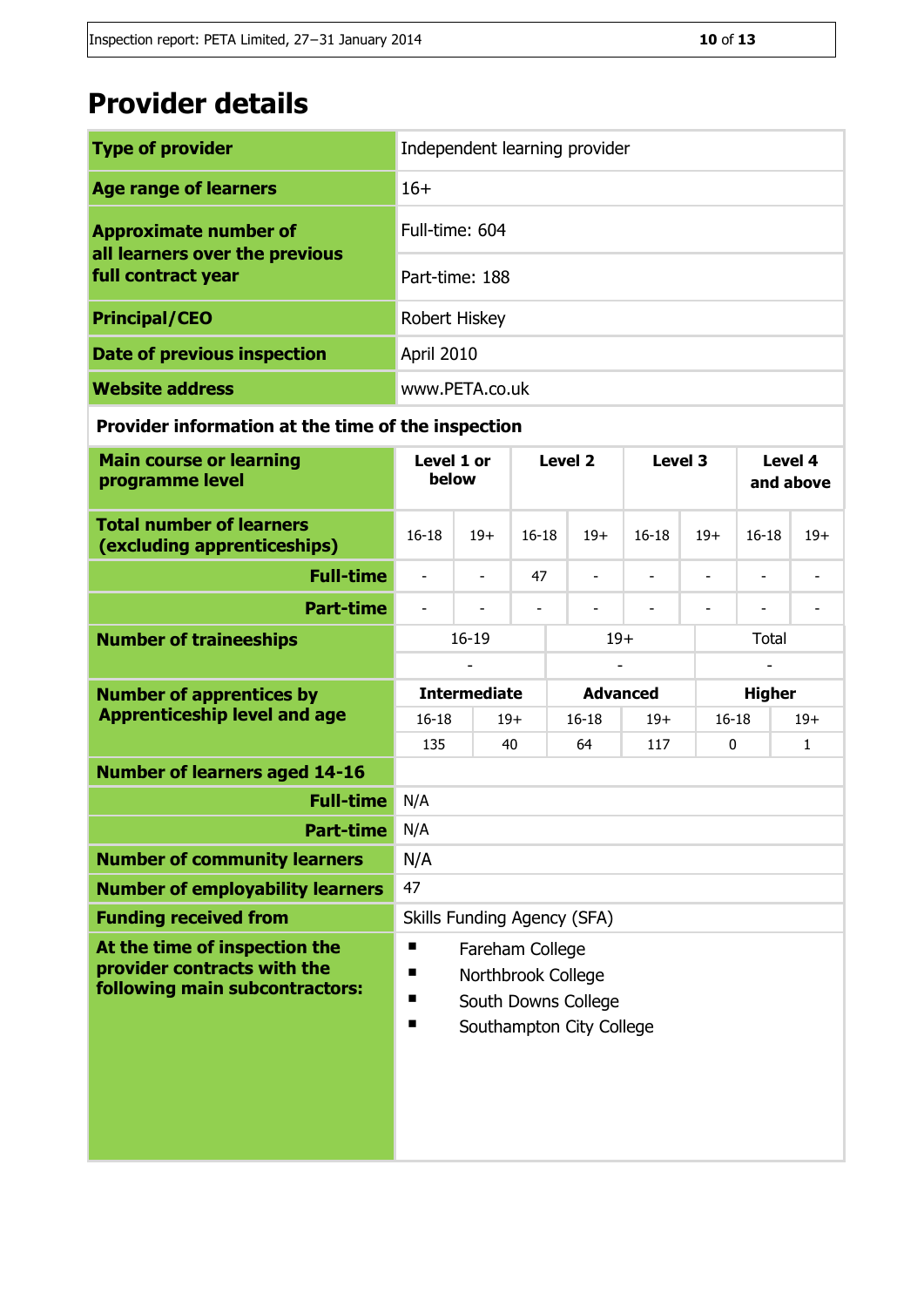### **Contextual information**

PETA Limited (PETA) was formed originally in 1970 as a group training association (GTA) to meet the training needs of its member companies. The organisation is overseen by a governing council made up of member representatives. Approximately 50% of total income comes from governmentfunded training. Funding is provided by both the Skills Funding Agency (SFA) and the Education Funding Agency (EFA).

There are 69 members of staff who manage and provide training across three training centres in the Portsmouth and Havant area. The director and senior management team oversee day-to-day operations. High levels of unemployment and a higher-than-average minority ethnic population are present within the Portsmouth and Havant area.

### **Information about this inspection**

**Lead inspector** Tim Hanson AI

Six additional inspectors, assisted by the senior manager for government-funded training as nominee, carried out the inspection with short notice. Inspectors took account of the provider's most recent self-assessment report and development plans, and the previous inspection report. Inspectors also used data on learners' achievements over the last three years to help them make judgements. Inspectors used group and individual interviews, telephone calls and online questionnaires to gather the views of learners and employers; these views are reflected throughout the report. They observed learning sessions, assessments and progress reviews. The inspection took into account all relevant provision at the provider. Inspectors looked at the quality of teaching, learning and assessment across all of the provision and graded the sector subject areas listed in the report above.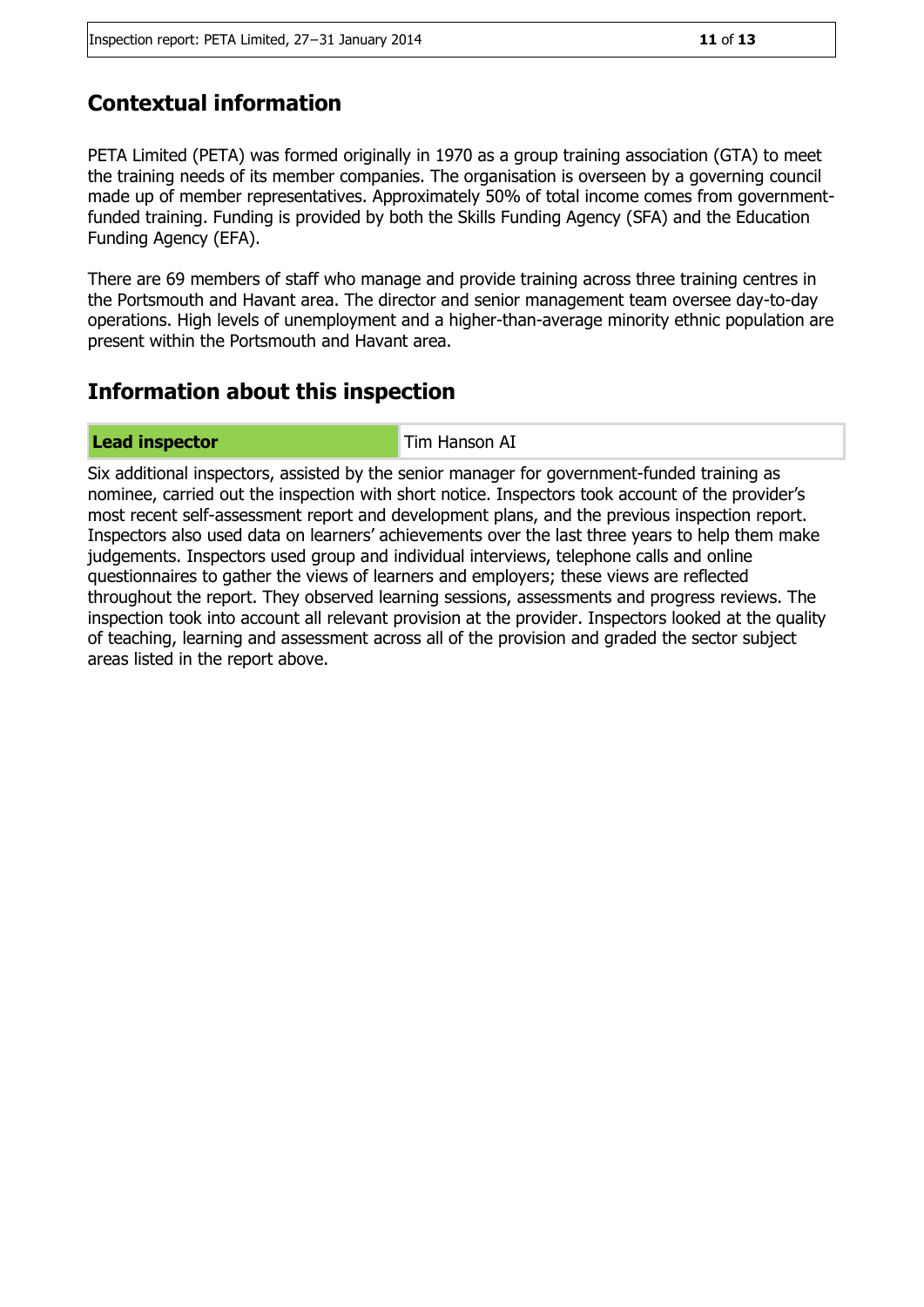### **What inspection judgements mean**

| Grade   | <b>Judgement</b>     |
|---------|----------------------|
| Grade 1 | Outstanding          |
| Grade 2 | Good                 |
| Grade 3 | Requires improvement |
| Grade 4 | Inadequate           |

Detailed grade characteristics can be viewed in the Handbook for the inspection of further education and skills 2012, Part 2:

[http://www.ofsted.gov.uk/resources/handbook-for-inspection-of-further-education-and-skills](http://www.ofsted.gov.uk/resources/handbook-for-inspection-of-further-education-and-skills-september-2012)[september-2012](http://www.ofsted.gov.uk/resources/handbook-for-inspection-of-further-education-and-skills-september-2012)

Any complaints about the inspection or the report should be made following the procedures set out in the guidance 'Raising concerns and making complaints about Ofsted', which is available from Ofsted's website: www.ofsted.gov.uk If you would like Ofsted to send you a copy of the guidance, please telephone 0300 123 4234, or email enquiries@ofsted.gov.uk.



Learner View is a new website where learners can tell Ofsted what they think about their college or provider. They can also see what other learners think about them too.

To find out more go to [www.learnerview.ofsted.gov.uk](http://www.learnerview.ofsted.gov.uk/)